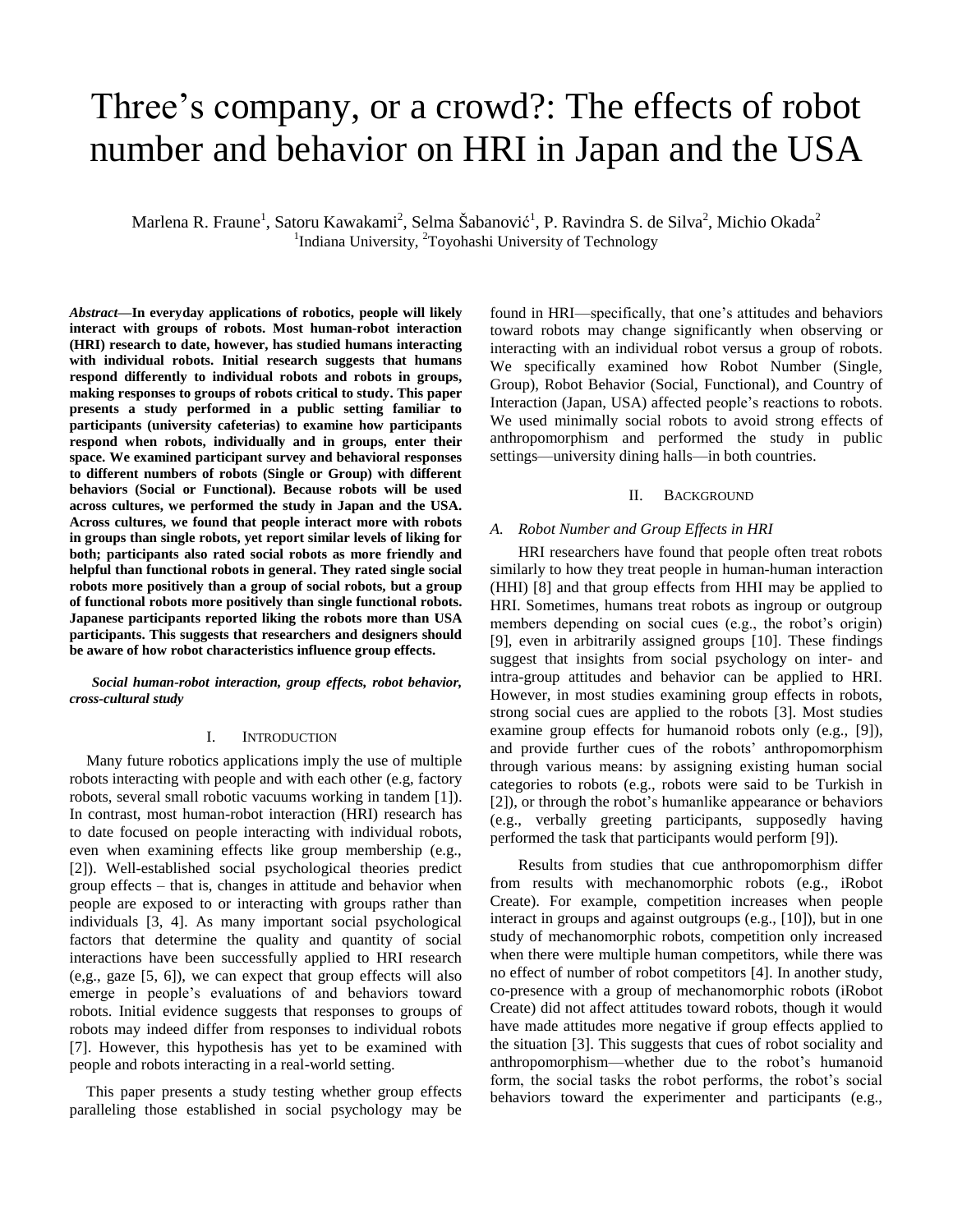[11]), or the experimenters' behavior toward the robots increase humans' social responses to robots. In this study, we sought to remove all cues but the robots' own characteristics – including cues from the experimenters themselves. The study was performed in a public setting, with minimal intervention by experimenters, using voluntary interactions with passersby.

# *B. Effects of Robot Appearance and Behavior on HRI*

Robot characteristics such as appearance and behavior are critical factors that determine if people perceive robots socially. Physical appearance can constrain a robot's social behavioral repertoire and thus can influence user expectations for social interactions. For example, anthropomorphic features can confer social advantages to robots by allowing them to engage in human social behaviors, such as emotional expressions and other human gestures [12], which can enhance social trust and positive social perceptions [6]. Studies suggest that a robot's behavior affected people's mental models of how to interact with it [13, 14]. Further, when a robot performed very social behavior (e.g., didactic tutorials, complimented participants), participants held the robot almost as accountable for its actions as they would a human and even ascribed mental, emotional, and social attributes to it [11].

In this study, we sought to use a robot with a form that was neither too anthropomorphic nor too mechanomorphic. A robot that was too anthropomorphic or even humanoid might automatically cue participants to respond to it as they would respond to humans (e.g., [9]). Conversely, a robot with too many mechanomorphic features that increase expectations for robots to perform mechanical tasks (e.g., fixing things), might receive fewer social benefits (e.g., [3]). Because studies suggest that a robot's appearance and behavior should match [6], a minimally social form should allow the robots to perform either social or nonsocial behavior without creating dissonance due to a mismatch between appearance and behavior. We used only nonverbal robot behavior (e.g., driving, turning, bowing/nodding) to manipulate the robots' sociality (see the Method Section III-A for details).

## *C. Interactions between Robot Number and Robot Behavior*

Groups of robots may cue people to categorize the robots differently than when they are single. One study showed that when people viewed videos of robots, robot number affected attitudes toward robots differently depending on the robot's type (appearance and behavior) [7]. Human-like robots were more liked in groups than singly, but machine-like robots were less liked in groups than singly [7]. The differential results may be because people categorized the groups differently (e.g., "like me" or "like a robot"). Groups may induce different categorization because the group context can give cues regarding the social goals of groups members [10].

However, this may be true only when groups are social to begin with. In a study using groups of mechanomorphic robots performing nonsocial tasks unrelated to participants, no effect was observed on participants' subjective reports of how much they liked the robots, as would have been expected if the robots were seen as a social outgroup [3].

Differential attitudes based on viewing single or groups of robots has yet to be demonstrated during actual interaction. In this study, we expect that the robots' behavior may interact with number of robots, and even number of people, to affect how people respond to the robots.

#### *D. Cultural Context in HRI*

Previously, researchers suspected that participants from Western cultures (e.g., USA) would respond more negatively toward robots than those from Eastern cultures (e.g., Japan), due to the more-negative portrayal of robots in the media in Western than Eastern cultures [15] and negative stereotypes about robots in the West (e.g., "Robots will take my job") [16]. However, some cross-cultural comparisons suggest fewer differences than expected based on implicit and explicit measures of attitudes toward robots [17, 18].

However, Eastern and Western people show concern and interest about different aspects of robots. Japanese participants more often mentioned negative sentiments about emotional or social issues, concern about robots performing anti-social behavior, and wanting robots to fit into society [19]. Conversely, participants from the UK were more likely to state acceptance of robots as long as they were not too human-like [19]. In an open interview, Eastern (Korean) participants showed preference for friendly, social, human-like robots, while USA participants preferred stylish or modern robots to use as functional tools [20, 21]. Empirical studies also suggest that Easterners tend to prefer small, interactive robots more than do Westerners, indicating cultural influence on robot preferences [22]. In the present study, Easterners may prefer more social robots than Westerners.

# *E. Cultures, Groups, and Behavior of Robots*

Across cultures, group and social cues have differing importance in how they influence interactions. For example, people from more Collectivistic or Low-Context cultures (e.g., Japan) place higher importance on social cues [23], even social cues from robots, than do people from more Individualistic or High-Context (e.g., USA) [24]. One study showed that robot appearance (small anthropomorphic, zoomorphic, or mechanomorphic robots) did not interact with cultures, but that Western (German) participants were more interactive with robots on social than nonsocial tasks, whereas Eastern (Chinese, Korean) participants were highly interactive with robots on all tasks [22].Thus, culture appears to influence how people conceptualize and respond to robots, singly and in groups. In the end, it will be most useful to have robots that can traverse cultural boundaries and be accepted in multiple cultures. In this study, we examine how specific robots (Sociable Trash Boxes) are viewed in both Japan and the USA. To examine if a robot with fewer or more minimalistic social cues might be acceptable across cultures with different levels of Individualism/Collectivism and High/Low Context, we chose a robot that has some functional purpose and (in the

National Science Foundation, Grant Number DGE-0903495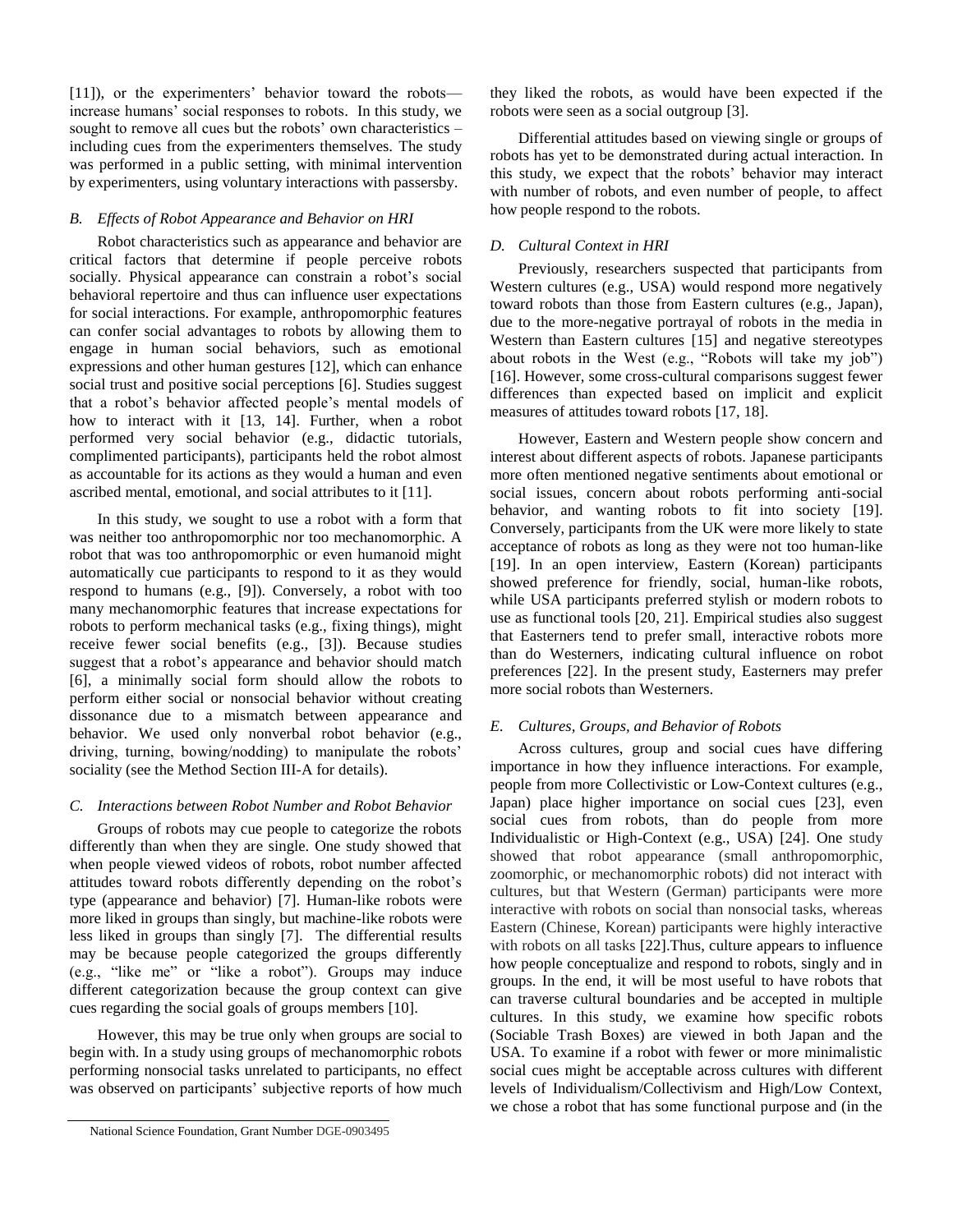social conditions) shows only minimalistic, nonverbal social cues (e.g., nodding/bowing, contingent responses).

## *F. Lab and Public Settings for HRI Research*

Most HRI experiments occur in lab settings (e.g., [2, 4, 7]), though recently HRI studies in naturalistic, everyday settings are becoming more common (e.g. nursing homes [25], malls [26]). Studies suggest that when participants are outside of their regular comfort zone, such as when they are in a laboratory, they are more accepting of others and seek more to fit in, contrasted with a greater likelihood to reject others when they remain in a familiar place [27]. This may introduce a confound in studies – and in fact, some HRI studies illustrate that participants are more positive and accepting toward robots when they are in the lab than before they enter the lab [3]. To understand how people respond to robots in a familiar place that is part of participants' daily lives, we placed robots in university cafeterias, where students eat multiple times per week and are familiar with the environment. The robots were placed there as trash bins, which gave them a believable and contextually appropriate task to perform.

#### *G. Overview*

We examine the effects and interactions of three factors on HRI in a public setting: (1) **Number of Robots** (Single, Group) – one robot or three robots in the cafeteria at once,  $(2)$ **Behavior of Robots** (Social, Functional) – social robots responded contingently to humans and robots, but functional did not, and (3) **Country** (Japan, USA) – place of study.

For this study, we used minimally social robots (see Figures 1 and 2), which humans could easily construe as social or functional depending on the type of nonverbal interactional cues provided by the robot. The study tested the following hypotheses regarding interactions between people and robots:

- H1. When the robots are in groups (rather than single), participant reactions will become more extreme (e.g., if they interact with one type of robot, they will interact even more with a group of that type of robot).
- H2. Participants will prefer social robots to functional robots: People will interact for longer, throw more trash in robots, and rate robots more positively.
- H3. Participants in Japan will interact more with robots and show more liking for robots than participants in the US.
- H4. Participants in Japan will prefer social robots, and participants in the USA will prefer functional robots.

## III. METHOD

The field study took place in cafeterias at Toyohashi University of Technology and Indiana University. There, the Sociable Trash Box robots (STBs; Figures 1 and 2) patrolled near trash and recycling bins, as alternative receptacles for trash/recycling. The study used a 2 Number of Robots (Single, Group) x 2 Behavior of Robots (Functional, Social) x 2 Country (Japan, USA) design.



**Figure 1. Sociable Trash Box robots (STBs) in Japan**



**Figure 2. Sociable Trash Box robots (STBs) in the USA**



**Figure 3. STB Design** 

#### *A. Robot Platform*

Attempting to use a "minimally social" robot, as discussed in Section II-B, we used the Sociable Trash Box (STB) robots (Figures 1 and 2) [28]. These robots have anthropomorphic traits (e.g., eye, arms), but are still far from humanlike. The STBs have no legs, but their motion is a gentle left-and-right that mimics swaying back and forth from small steps forward. We expected that these minimal social cues would be enough to not overly bias participants to respond socially or nonsocially toward the robots, allowing us to examine the effects of manipulating only the robots' behavior.

The STB platform included robots on iRobot Create bases (Figure 3). The RAfiC computer controlled movement (e.g.,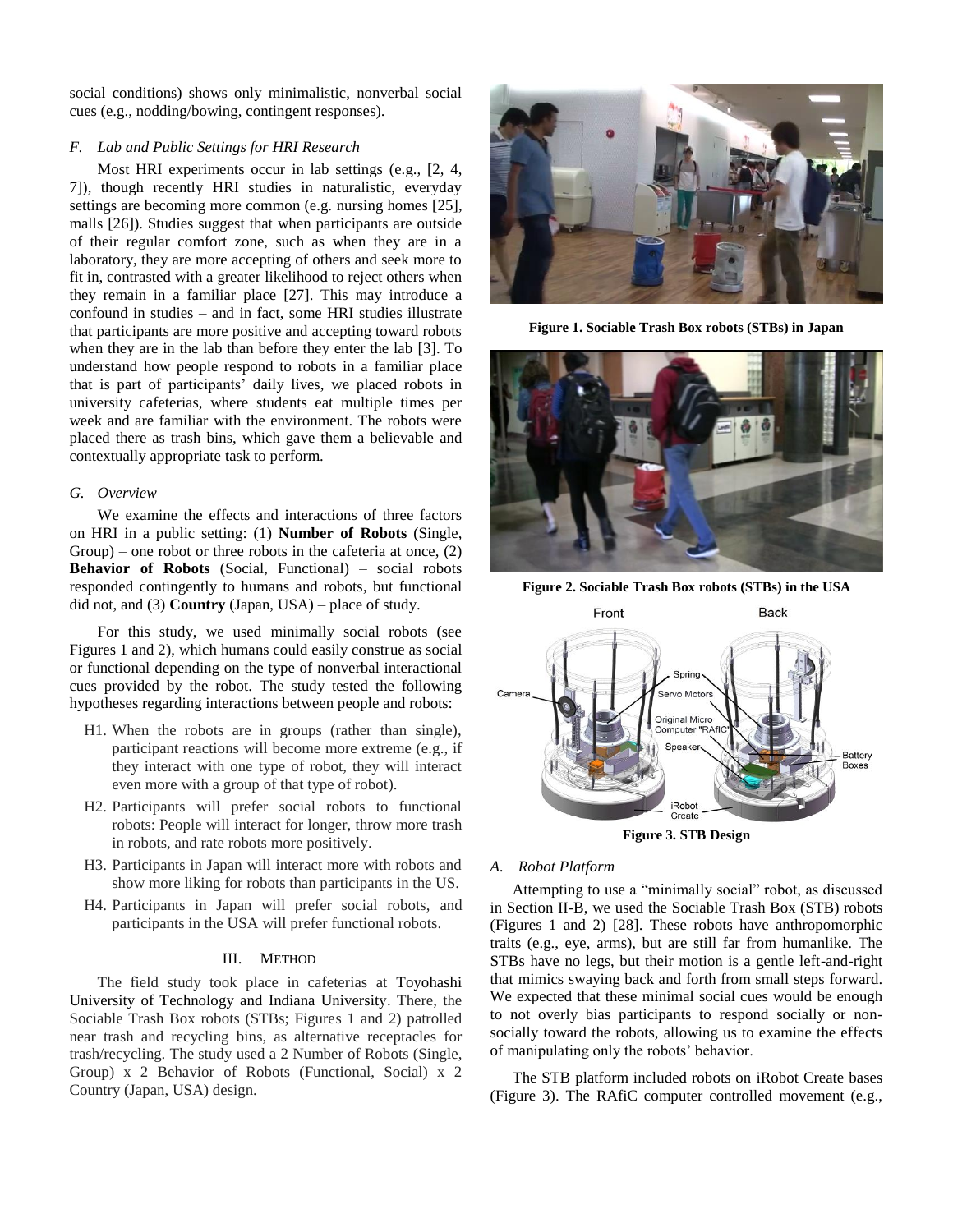driving) and used three Servo Motors for other behavior (e.g., bowing, looking). Human drivers communicated with Android phones through an internet server to control the STBs.

## *B. Procedure*

The study was IRB-approved. Each condition was run three times for approximately one hour during regular mealtimes (i.e., breakfast, lunch, dinner) for a total of 24 sessions. Conditions were run in a counterbalanced order to account for order effects. Robots were controlled via the Wizard of Oz (WOZ) technique, with one person controlling each robot. The robots' drivers sat in the cafeteria in order to view the designated area. Drivers in Functional conditions were told to make the robots approach individuals for five seconds then depart regardless of the participant's behavior. Group Functional robots moved independently of each other. Drivers in Social conditions were told that the robots should approach people and bow/nod at them as a "greeting" and also as a nonverbal "thank you" for throwing trash in them. Social robots responded to participants contingently. In the Group Social condition, drivers were also told that the robots should occasionally interact with each other (e.g., turn toward each other, bow/nod at each other), particularly when there were few participants passing. Robots typically remained about 50 centimeters from humans and approximately one meter from furniture to prevent blocking participants' paths.

To prevent people from guessing that experimenters were controlling the robots, experimenters brought food and used a smartphone or tablet to control the robots. This matched the behavior of students in the area, who sit in one place for a long time on a smartphone or tablet. When interacting with the robots, participants seldom looked at the experimenters, suggesting that they usually did not know the robots were being controlled remotely or that a study was taking place.

The study area was (visibly) videotaped, with focus on the interactions people had with the robot, and the video was later coded for participant behavior (time they looked at, interacted with, and threw trash in the robots). With inter-rater reliability of 74-82%, coders displayed moderate to high reliability (see Section IV-B for details). An assistant approached individuals after they left the monitored area to ask for consent and administer the survey to those who agreed to participate.

## *C. Materials*

The post-interaction survey questioned participants about the robots that they saw the same day. It included 7-point Semantic Differential questions about the robots' traits (Negative/Positive, Scary/Friendly, Mean/Kind, Useless/ Useful, Stupid/Smart, Nonsocial/Social, Machine-like/Humanlike), how participants would feel if someone kicked the robot (Sad/Happy), if they felt the robot could help them, if they could help the robot, if they would use the robot to recycle (or sort trash), if they recycle (or sort trash) in general, if they would be proud if the robots were well-known, and if they wanted the robots at their school.

# IV. RESULTS

Data were analyzed in SPSS, and *p*-values of .050 or less were considered significant. Bonferoni corrections were used for multiple comparisons. For details, see Table 1 about participant behaviors and Table 2 about survey responses.

# *A. Survey Results*

The survey was administered directly after participants exited the dining areas where the robots were located (141 in Japan, 120 in USA). A series of 2 (Number: Single, Group) x 2 (Behavior: Social, Functional) x 2 (Culture/Country: Japan, USA) ANOVAS were run on survey responses.

A main effect of **Number** occurred such that participants *thought they could help* Single robots more than Group robots  $(F(1, 253) = 9.78, p = .002, \eta^2 = .039)$ . A main effect of **Behavior** occurred, such that participants rated Social robots as more *Friendly* (as opposed to scary) than Functional robots  $(F(1, 241) = 9.66, p = .002, \eta^2 = .040)$ , and they thought Social robots *could help them* more than Functional robots  $(F(1, 253) = 4.25, p = .004, \eta^2 = .017)$ . A main effect of **Country** occurred such that Japanese participants reported that *they could help* the robots more than USA participants did  $(F(1, 253) = 20.27, p < .001, \eta^2 = .080)$ . Japanese participants reported that they would be more *sad if someone kicked the robot* than USA participants  $(F(1, 253) = 8.78, p = .003, \eta^2 = 1.003$ .035). Japanese participants reported both that they *recycle* in general less  $(F(1, 253) = 7.03, p = .009, \eta^2 = .028)$  and would *use the robot for recycling* less  $(F(1, 253) = 27.31, p < .001, \eta^2)$ *=* .108) than did USA participants.

| Country    | <b>Robot</b><br><b>Number</b> | <b>Robot</b><br><b>Behavior</b> | Passed By<br>(N) | Looked > 2<br>sec $(\% )$ | <i>Interacted</i><br>(%) | <b>Threw Trash</b><br>(%) | Trash in STB<br>(%) | <b>Took Survey</b><br>(N) |
|------------|-------------------------------|---------------------------------|------------------|---------------------------|--------------------------|---------------------------|---------------------|---------------------------|
| Japan      | <b>Single</b>                 | <b>Functional</b>               | 719              | 53.6                      | 5.0                      | 17.5                      | 4.3                 | 26                        |
|            |                               | <b>Social</b>                   | 523              | 28.9                      | 1.0                      | 14.9                      | 3.4                 | 38                        |
|            | Group                         | <b>Functional</b>               | 620              | 37.7                      | 3.9                      | 12.6                      | 5.8                 | 32                        |
|            |                               | <b>Social</b>                   | 280              | 24.3                      | 6.1                      | 10.4                      | 2.1                 | 45                        |
| <b>USA</b> | <b>Single</b>                 | <b>Functional</b>               | 631              | 19.2                      | 0.5                      | 5.7                       | 0.5                 | 30                        |
|            |                               | <b>Social</b>                   | 680              | 26.9                      | 1.0                      | 5.9                       | 0.6                 | 30                        |
|            | Group                         | <b>Functional</b>               | 449              | 40.5                      | 1.3                      | 5.4                       | 0.7                 | 30                        |
|            |                               | <b>Social</b>                   | 231              | 37.7                      | 1.7                      | 8.2                       | 1.3                 | 30                        |

**Table 1. Number of Participants per condition and taking survey. Percentages of participants performing behaviors.**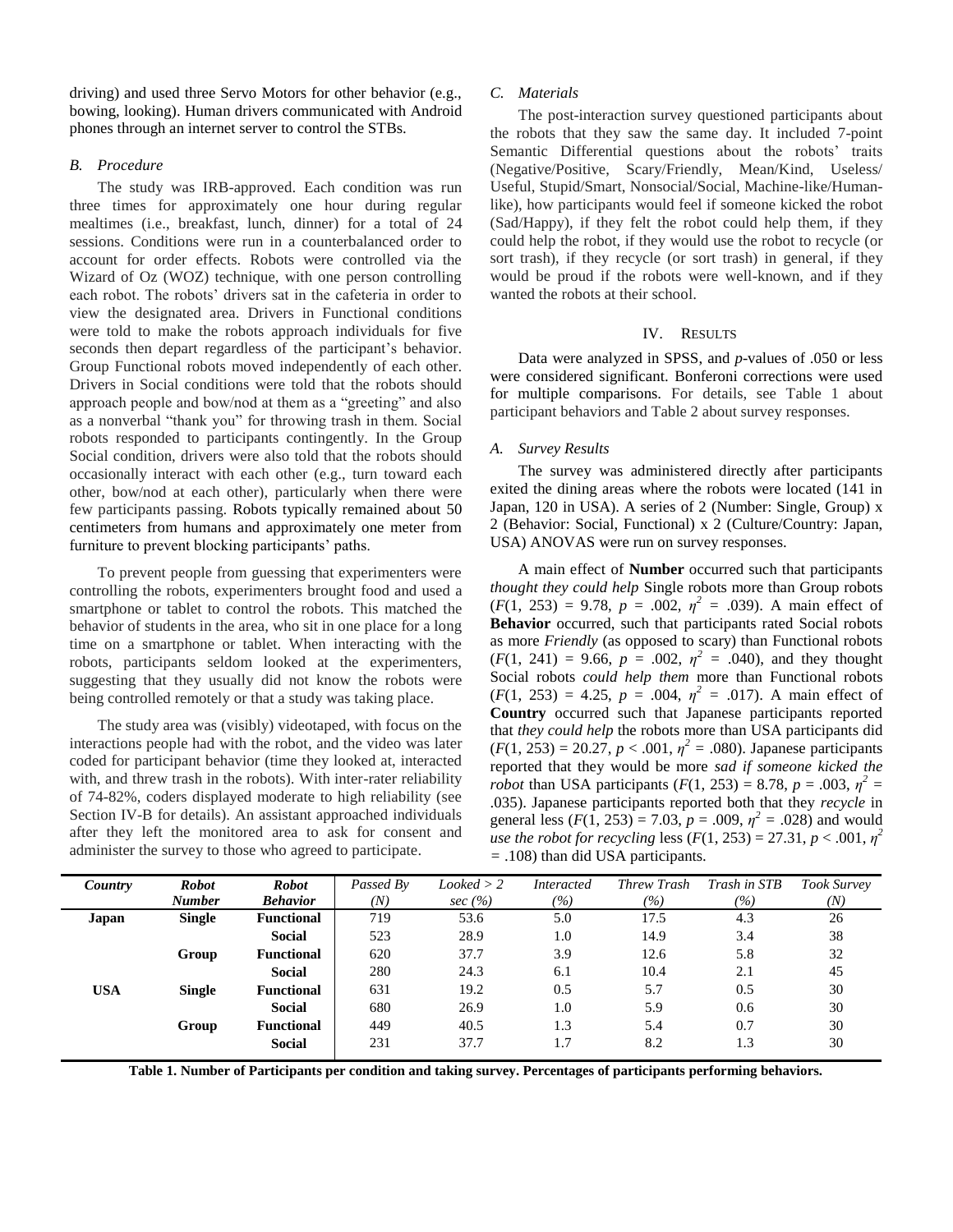| Coun-<br>try                                                                       | Num Beh | Robot Robot | Negative Scary/ Mean/<br>/Positive Friendly Kind |  |  | Useless/ Stupid/<br>Useful                                                                                                                                                                            | Smart | $Non-$<br>/Social | Like a<br>Machine Happy if could | Sad/ | Robot<br>/Human kicked help me robot | I could<br>help | I usually Would<br>Recycle use to | Recycle | Would<br>be proud school | Want<br>to have |
|------------------------------------------------------------------------------------|---------|-------------|--------------------------------------------------|--|--|-------------------------------------------------------------------------------------------------------------------------------------------------------------------------------------------------------|-------|-------------------|----------------------------------|------|--------------------------------------|-----------------|-----------------------------------|---------|--------------------------|-----------------|
|                                                                                    |         |             |                                                  |  |  | <b>Japan Single Funct</b> [5.0(0.9) 4.1(1.6) 4.8(1.3) 4.2(1.3) 4.2(1.1) 4.3(1.5) 2.7(1.4) 2.0(1.2) 3.8(1.4) 4.2(1.4) 6.1(1.0) 4.1(1.6) 5.5(1.2) 5.4(1.3)                                              |       |                   |                                  |      |                                      |                 |                                   |         |                          |                 |
|                                                                                    |         |             |                                                  |  |  | <b>Social</b> $\begin{bmatrix} 5.3(1.2) & 4.7(1.2) & 4.7(1.1) & 5.2(1.3) & 4.9(1.3) & 4.8(1.0) & 4.0(1.4) & 1.9(1.0) & 4.4(1.3) & 4.4(1.1) & 5.3(1.4) & 4.8(1.5) & 5.7(1.0) & 5.7(1.1) \end{bmatrix}$ |       |                   |                                  |      |                                      |                 |                                   |         |                          |                 |
|                                                                                    |         |             |                                                  |  |  | Group Funct $[5.1(1.1)$ 4.4(1.6) 4.8(1.4) 4.8(1.0) 4.7(1.6) 4.9(1.3) 3.3(1.3) 2.0(1.0) 4.0(1.6) 4.4(1.0) 5.9(1.2) 4.6(1.7) 5.8(1.1) 5.6(1.3)                                                          |       |                   |                                  |      |                                      |                 |                                   |         |                          |                 |
|                                                                                    |         |             |                                                  |  |  | <b>Social</b> $\begin{bmatrix} 5.3(1.1) & 5.0(1.4) & 4.6(1.2) & 4.3(1.1) & 4.2(1.2) & 4.4(1.3) & 3.1(1.3) & 1.7(1.4) & 4.0(1.6) & 3.9(1.4) & 5.5(1.4) & 3.9(1.7) & 5.6(1.1) & 5.0(1.8) \end{bmatrix}$ |       |                   |                                  |      |                                      |                 |                                   |         |                          |                 |
| <b>USA</b>                                                                         |         |             |                                                  |  |  | <b>Single Funct</b> [5.1(1.2) 4.8(2.0) 4.4(2.1) 4.4(1.7) 4.4(1.8) 4.4(1.5) 3.2(1.9) 2.5(1.3) 4.3(1.4) 4.0(1.3) 5.3(1.6) 5.1(1.4) 4.9(1.1) 4.7(1.6)                                                    |       |                   |                                  |      |                                      |                 |                                   |         |                          |                 |
|                                                                                    |         |             |                                                  |  |  | <b>Social</b> $\begin{bmatrix} 5.5(1.4) & 5.4(1.9) & 4.7(2.1) & 4.7(1.6) & 4.6(1.6) & 4.5(1.6) & 3.3(1.8) & 1.9(1.2) & 4.5(1.5) & 3.8(1.7) & 5.3(1.4) & 5.4(1.8) & 5.4(1.4) & 5.2(1.6) \end{bmatrix}$ |       |                   |                                  |      |                                      |                 |                                   |         |                          |                 |
|                                                                                    |         |             |                                                  |  |  | Group Funct [5.6(1.2) 4.3(2.3) 4.5(2.3) 5.0(1.7) 4.9(1.8) 4.4(2.0) 3.7(2.0) 2.0(1.2) 3.9(1.6) 2.7(1.7) 5.0(1.7) 5.9(1.3) 4.6(1.8) 5.4(1.5)                                                            |       |                   |                                  |      |                                      |                 |                                   |         |                          |                 |
|                                                                                    |         |             |                                                  |  |  | <b>Social</b> $\begin{bmatrix} 5.3(1.2) & 5.2(1.6) & 5.0(1.8) & 4.7(1.5) & 4.4(1.7) & 4.4(1.8) & 3.1(1.8) & 2.9(1.3) & 4.7(1.4) & 3.2(1.6) & 5.3(1.6) & 5.2(1.7) & 5.1(1.2) & 5.0(1.9) \end{bmatrix}$ |       |                   |                                  |      |                                      |                 |                                   |         |                          |                 |
| Table 2. Means and Standard Deviations of answers to survey questions by condition |         |             |                                                  |  |  |                                                                                                                                                                                                       |       |                   |                                  |      |                                      |                 |                                   |         |                          |                 |

**Number** and **Behavior** interacted for how *Useful* (*F*(1,  $(239) = 7.40, p = .007, \eta^2 = .031$ , *Smart* (*F*(1, 238) = 6.64, *p* = .011,  $\eta^2 = .028$ ), and *Human-like* (*F*(1, 240) = 5.97, *p* = .015,  $\eta^2$  = .025) the robot was rated, for how likely participants were to *use the robot to recycle*  $(F(1, 252) = 8.40, p = .004, \eta^2)$ *=* .033), how *sad participants would feel if someone kicked the robot*  $(F(1, 253) = 4.22, p = .041, \eta^2 = .017)$ , and how much participants *wanted the robot in their schools*  $(F(1, 253)) =$ 12.96,  $p = .020$ ,  $\eta^2 = .022$ ). On these questions, participants in both countries rated Single Social robots more highly than Single Functional, and Group Functional more highly than Group Social (see Figure 4).

**Number** and **Country** interacted such that Japanese participants reported that *they could help* Single and Group robots about equally, but USA participants reported that *they could help* Single robots more than Group robots  $(F(1, 253))$  =  $4.74, p = .003, \eta^2 = .019$ .

**Number, Behavior, and Country** interacted  $(F(1, 253))$  = 6.89,  $p = .009$ ,  $\eta^2 = .027$ ), such that Japanese participants reported similar levels of *sadness for all robots being kicked*, but USA participants reported that they would *be more sad* if the Single Social or Group Functional robots were kicked than if the Group Social or Single Functional robots were kicked.

No significant differences were found for how *Positive/ Negative*, *Mean/Kind*, or *Social/Nonsocial* participants found the robots, and their *Pride* if the robots became well-known.



**Figure 4. Typical interaction of robot Number and Behavior. Error bars indicate standard error.**

#### *B. Video Results*

Coders rated videos of the space surrounding the robots and ensuing interactions. These videos totaled approximately five hours in Japan and five hours in the USA (total participants who walked past were 2067 in Japan, 2065 in the USA; see Table 1 for details). Participant behavior was coded for Look Duration (time spent looking at the robots), Direct Interaction (e.g., waving a hand toward the robots, touching them), and Trash in Robot (throwing trash in the STBs). To control for how many people had trash to throw away, throwing trash in the trashcan (not the STB) was also recorded. Participants were also coded as Single or Group entities based on interactions with other humans while on video (e.g., talking, direct eye contact, close coordination of motion). To calculate inter-rater reliability, video coding overlapped for 10% of videos (1.2 hours distributed across conditions) and were found to be 79% consistent. (Specific behavior – Look Time: 74%, Direct Interaction: 77%, Trash in Robot: 82%, Trash in Can: 78%). Coders displayed moderate to high reliability (74-82%).

Looking Duration (seconds) differed depending on conditions (Figure 5), as determined by a 3-way ANOVA. Duration was skewed to the right, and to account for this, we took the log of the durations (plus 1 to prevent the error of taking the log of 0). Because there were large differences in duration for participants in Japan and in the USA, we divided the groups, and then excluded outliers from each group (4 for Japan and 17 for USA). Then we combined results again and ran a 3-way ANOVA on the results. (ANOVA results before and after outliers were excluded showed similar significant differences.) These results showed no main effect of robot **Number** ( $F(1, 4101) = 3.30$ ,  $p = .069$ ), but an effect of **Behavior** (*F*(1, 4101) = 24.36,  $p < .001$ ,  $p^2 = .006$ ) indicated that people looked longer at Functional than Social robots. There was a main effect of **Country**  $(F(1, 4101) = 73.72, p <$ .001,  $\eta^2$  = .015), with participants from Japan looking at the robots longer in general than participants from the USA. Twoway interactions occurred (Country and Number, Country and Behavior), but to save space, we will report the more explanatory 3-way interaction between **Country, Number, and Behavior** ( $F(1, 4101) = 62.92, p < .001, \eta^2 = .013$ ). Japanese participants looked longer at Group than at Single Social robots, but shorter at Group than at Single Functional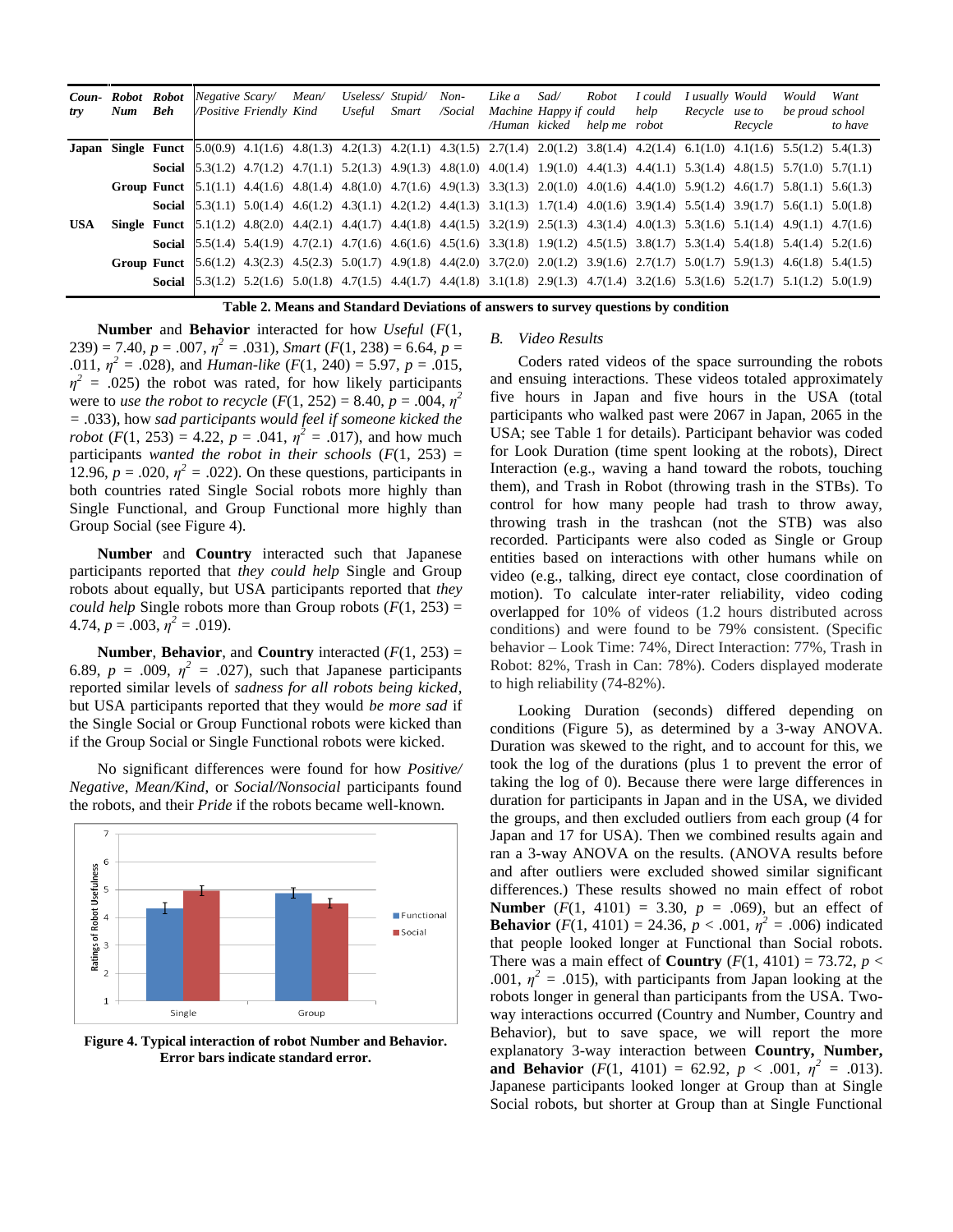robots. Conversely, USA participants looked longer at Group than at Single Functional robots and slightly shorter at Group than Single Social robots.



**Figure 5. Difference in duration looking at robots. Error bars indicate standard error.**

Direct interaction with robots showed differences according to conditions (Figure 6). Because very few people performed these behaviors, we analyzed the data as nominal variables and performed chi squared tests on whether or not people performed behaviors indicating direct interaction with robot (e.g., waving a hand or trash toward them, touching them, kicking or pretending to kick them). For participants overall, there was a main effect of **Number** such that more participants directly interacted with Group than Single robots  $(X^2(1, 3905) = 1.94, p = .001)$ . There was no main effect of robot **Behavior**  $(X^2(1, 3905) = 0.90, p = .405)$ . There was a main effect of **Country**, with more participants from Japan than the USA directly interacting with robots  $(X^2(1, 3905)) =$ 31.64,  $p = .001$ ). **Number and Behavior** interacted such that participants interacted more with Group Social than Single Social robots  $(X^2(1, 3905) = 41.29, p < .001)$ , but there was no difference between Group and Single Functional robots  $(X^2(1,$  $3905$ ) < 0.00,  $p = .980$ ). An interaction between **Country and Number** occurred such that for Japan, there was no significant difference between Single and Group robots  $(X^2(1, 3905))$  = 3.60,  $p = .058$ ), but for the USA, people interacted more with Group than Single robots  $(X^2(1, 3905) = 4.51, p = .034)$ . No interaction of **Country and Behavior** was found (Japan:  $X^2(1)$ ,  $3905$ ) = 2.68,  $p = .101$ ; USA:  $X^2(1, 3905) = 2.31$ ,  $p = .128$ ). The **three-way** interaction could not be calculated due to an expected count of < 5 for some cells in the chi squared test.

Of participants who threw trash away  $(N = 430)$ , conditions affected who threw trash in the robots, as indicated by chi squared tests (Figure 7). (Only participants who threw trash away were included in this test because other participants often had no trash.) Of participants who threw trash away, 24% threw some in the robots. There was a main effect of **Number** such that participants were more likely to throw trash in Group than Single robots  $(X^2(1, 430) = 7.67, p = .006)$ . There was a main effect of **Behavior**, such that people were more likely to throw trash in Functional than Social robots  $(X^2(1, 430) = 4.48, p = .034)$ . A main effect of **Country** showed that participants in Japan were more likely to throw trash in the robots than participants in the USA  $(X^2(1, 430) =$ 

15.78,  $p < .001$ ). An interaction occurred for **Number and Behavior** such that participants threw more trash in Group than Single Functional robots  $(X^2(1, 430) = 9.31, p = .002)$ , but there was no difference in Number for Social robots  $(X^2(1,$  $430$ ) < 0.00,  $p = .987$ ). An interaction occurred between **Country and Number** such that Japanese participants threw more trash in Group than Single robots  $(X^2(1, 430) = 7.87, p =$ .005), but no differences for Group and Single was found in the USA  $(X^2(1, 430) = 0.64, p = .426)$ . No interaction of **Country and Behavior** occurred (Japan:  $X^2(1, 430) = 3.68$ , *p*  $= .055$ ; USA:  $X^2(1, 430) = 0.11$ ,  $p = .744$ ). The **three-way** interaction could not be calculated due to an expected count of < 5 for some cells in the chi squared test.





**Figure 6. Ratio of participants who interacted with robots.** 

**Figure 7. Ratio of participants who threw trash in STB robots.** 

Participants were also coded as Single or Group members based on their interactions with other people in the study area. Because this variable was challenging to code and potentially a product of interacting with people while interacting with the robots, we did not examine it in relation to independent variables. This preliminary data suggested that Groups of Humans looked for a longer time at robots  $(X^2(2, 3974) =$  $442.76, p \lt 0.001$ , performed more direct interaction with robots  $(X^2(2, 3905) = 54.22, p < .001)$ , and were more likely to throw trash in the robots  $(X^2(2, 430) = 25.45, p < .001)$ .

#### V. DISCUSSION

Overall, the survey data suggests that across cultures, people preferred Single Social robots and Group Functional robots to Single Functional or Group Social robots. This occurred across several survey measures and showed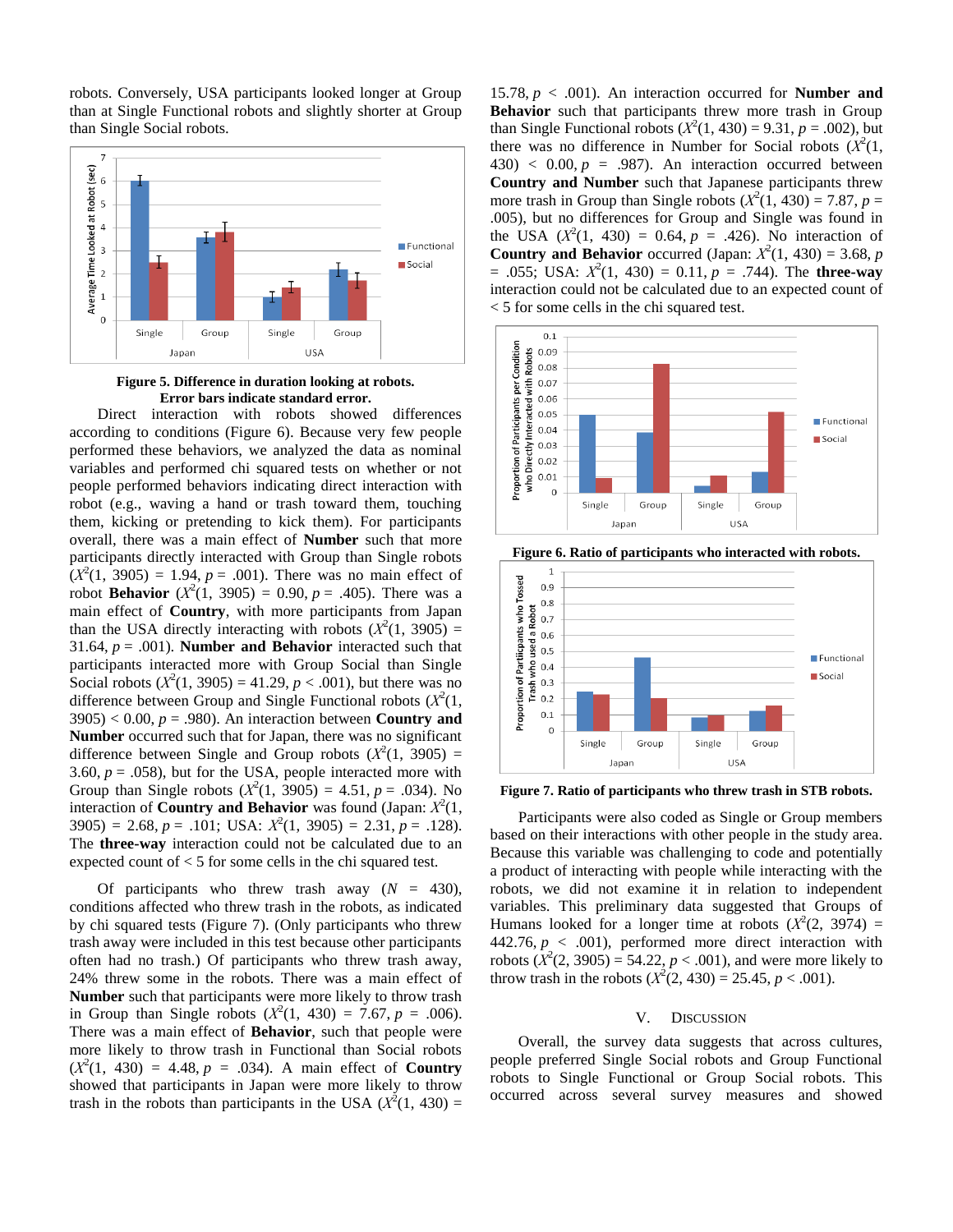interesting interactions with behavioral data. In this discussion, we will report survey and behavioral data together. First we detail main effects of Number, Behavior, and Country, in relation to survey and behavioral responses of participants, and then we examine the interaction effects.

## *A. Main Effects*

**Robot Number** had little effect on survey responses, or time looking at the robots, but it did affect how people interacted with the robots. Groups of robots induced more direct interaction and more trash being thrown in them, partially supporting H1 (i.e., people may interact more with groups). This may be explained by greater numbers of robots giving more space for participants to directly interact with them, whereas looking duration depends less on being near the robots. Because the survey data indicated that the number of robots alone did not affect participant liking of the robots, robot number could be increased for practical applications without incurring more explicit negative attitudes toward them. However, it is important to understand how the number of robots may interact with the robots' characteristics (e.g., behavior, appearance) to affect attitudes toward the robot.

**Robot Behavior** affected survey and behavioral responses to the robots. Participants found Social robots overall to be more friendly and helpful than Functional robots (lending partial support to H2 that people prefer Social to Functional robots). Functional robots, however, elicited longer looking duration and more trash was thrown in them. This may have been because Social robots often spent time socializing among themselves and with participants, which sometimes drew them away from other passing participants. This suggests that robots need not be "liked" more in order for them to successfully perform functional tasks; in fact it might be better if they are less likeable and socially interactive.

**Country** affected survey and behavioral responses to the robots. In some responses (i.e., pride, sad if someone kicked the robot), Japanese participants showed more positive evaluations of robots. Related qualitative video data showed that no participants in Japan kicked the robot, whereas several participants in the USA either kicked or pretended to kick the robots (sometimes resulting in broken parts). This may be interpreted to suggest that the data somewhat support H3 (Japanese participants are more positive toward robots than USA participants). Survey and behavioral findings on responses to kicking the robots may also relate to cultural norms on respect for technology or property, or in performing potentially violent behavior. Behaviorally, Japanese participants looked at robots longer, performed more direct interaction, and threw more trash in the robots than USA participants. However, this variability may relate to variability in locations. In Japan, participants had to stand in line to put away their lunch trays and dishes, making them wait longer near the robots, whereas in the USA, very few participants had to wait to put their lunch materials away, meaning that they could walk past the robots more quickly and interact less.

**Participant Number** (single or group) was preliminarily examined in relation to participant behavior toward the robots. People in groups looked at the robots longer, performed more direct interaction with the robots, and threw more trash in the robots than did single humans. However, the video data did not allow us to determine why this was. One hypothesis is that humans in groups drew support from group members [29], making them more willing to interact with unfamiliar robots. Conversely, it may be that the robots, by drawing people's attention, induced them to interact more. Qualitatively, video coders reported that if one person stopped to interact with the robot, other people also tended to stop to interact, looking at the robots and at other human actors during the interactions. This social mediating effect also occurred in prior work with the socially assistive Paro robot in nursing homes [25]. While this data is inconclusive, it underlines the importance of studying bidirectional effects of groups of humans and robots interacting.

# *B. Interaction Effects*

**Interactions between Number, Behavior, and Country** were significant. Survey data suggest that across cultures, people preferred Single Social robots and Group Functional robots to Single Functional or Group Social robots. Our results therefore do not support H4 (Japanese participants would prefer social robots and USA participants would prefer functional robots). Specifically, this occurred in relation to how useful, smart, and human-like the robots were, how sad they would be if they saw someone kick the robots, how much they wanted them in their school, and how likely they were to use them for recycling. One possible explanation for this is that groups of robots confer presumed sociality to each other [7]. When the robots behaved socially while in a group, it may have had an additive effect on the sociality of the group, making them appear as part of their own group. Participants may interpret a cohesive group of social robots as an outgroup [10], inducing more negative attitudes toward them. In contrast, when the robots behaved functionally while in a group, their behavior might decrease the perceived sociality of the robots. This might make them engaging but not social enough to be perceived as a potentially-threatening outgroup, therefore inducing more positive attitudes. Similarly, single robots would not have the group-conferred sociality, so the single social robot might be social enough to be engaging, but not social enough to be perceived as an outgroup member, thus inducing more positive responses. In contrast, the single functional robot would not gain sociality from group status or from its own behavior, which could make it seem less engaging and may induce more negative attitudes toward it.

These findings show disparity in relation to other group HRI findings, in which participants who watched robot videos preferred more social (humanoid) robots in a groups than individually and preferred less social (mechanomorphic) robots individually than in a group [7]. The divergence may be caused by robots entering places participants were familiar with (university cafeterias) in this study rather than being viewed by participants in videos. The former may be more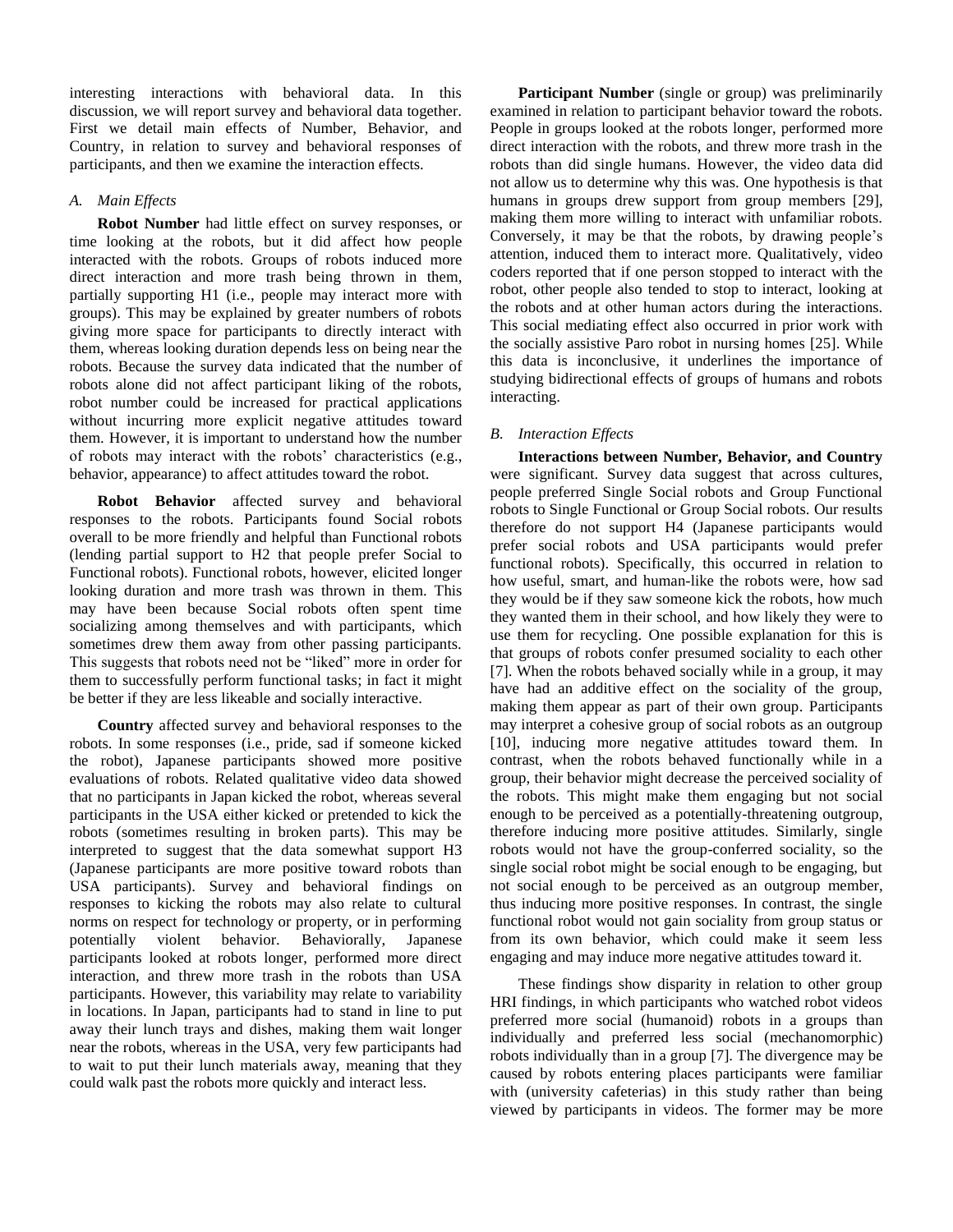threatening than the latter. It may also relate to how humanlike the behavior is, with more human-like group behavior such as waving ([7]) being preferred over less-human-like nodding/bowing group behavior used in this study. These findings illustrate the need to further examine responses to robot groups, characteristics, and interaction styles both in and outside of the laboratory setting.

Critically, with regards to behavioral responses to robots, a 3-way interaction was found showing that Japanese participants tended to look for longer durations at Single Functional than Single Social robots and for longer at Group Social than Group Functional robots. Conversely, USA participants looked for longer periods at Single Social than at Single Functional robots and for longer at Group Functional than Group Social robots. Similar patterns were found for interacting with the robots. When compared to participant selfreports of how much they liked the robots, this suggests that Japanese participants looked longer at and interacted more with robots they liked less and USA participants looked longer at and interacted more with robots they liked more. Because specific participants in the video cannot be matched with participants who completed surveys, these data cannot directly support this trend. We also do not know in which direction this interaction occurred. It may be that because participants in each country liked or disliked the robots, they looked at and interacted with the robots for longer or shorter durations. It may also be that looking at the robots for longer or shorter durations, or interacting with them, induced participants to like the robots more or less. For example, in Japan, a robot that draws attention to itself may be seen as more individual, more disruptive, and less likeable, whereas in the USA, people may not have as many negative associations with calling attention to one's individuality [30]. Future research could explore this relationship to help determine how to design robots that will be liked depending on preferences for individuality.

#### *C. Limitations and Future Work*

The Number manipulation in this study included only one or three robots. Under the discontinuity effect [10, 31], people respond similarly to three humans as to eight or more humans, suggesting that the responses to groups of robots in this study may generalize to larger groups. However, future research should empirically test if the discontinuity effect applies to robots.

The Behavior manipulation in this study contained only specifically defined "social" and "functional" nonverbal behaviors. Future research should examine other operational definitions of social behavior and other ways for the robots to interact with each other, potentially including verbal behavior. Future research might also examine how believable robots' social behaviors were, given the contexts.

This study was based on responses to only one type of robot, the minimally social STB. Future research should examine if people respond similarly to Number and Behavior of other types of robots (e.g., mechanomorphic, humanoid).

In this study, STBs were placed in two Countries: Japan and the USA. Although the results suggest that people had similar explicit (survey) responses in these countries, further research should examine responses in other countries. The study also occurred in university cafeterias, resulting in many students as participants. Results may differ if younger, older, or differently educated participants were used.

#### *D. Design Recommendations*

Our results show that, in both Japan and the USA, people tend to interact with robot groups and to use them for their intended purpose (collecting trash) with greater frequency than they do with single robots. However, the number of robots present on its own did not influence people's attitudes toward robots, rather it interacted with robot behavior. For functional robots, group interaction carried more positive consequences in terms of participant attitude and behavior than might have been expected. Applications that use functional robots in groups may not require much concern regarding group effects. For robots displaying social cues, however, more explicit care will be needed to ascertain how to make people more comfortable with robot groups. These could involve the use of prejudice reduction strategies, such as initial positive contact with an individual robot, or less overt socialization of the robots with each other to minimize the impression that they are a cohesive entity. More work is needed to ascertain the best way for robots to engage with groups of people, which our study suggests might have a beneficial effect on HRI. As most robots are evaluated with individuals, and designed to interact with individuals, our study indicates the need to pay more attention to human-robot group interaction in the future.

#### VI. CONCLUSION

In this study, Sociable Trash Box (STB) robots were placed in university cafeterias. When the robots were in groups, people interacted with them more than with single robots and reported similar levels of liking. When the robots behaved socially, rather than functionally, participants reported them to be friendlier and more helpful. Japanese participants reported liking the robots more than USA participants. Stronger than any main effect was the interaction across conditions. Regardless of country, participants preferred single social robots and group functional robots to single functional and group social robots. Behaviorally, Japanese participants looked at and interacted more with robots they did not like than with robots they did like, but USA participants did the opposite. This suggests that researchers and designers should be aware of how robot characteristics influence group effects.

#### VII. ACKNOWLEDGMENTS

Thank you to Kazuya Sata, Catherine Sembroski, Kartik Adur, and Matthew Francisco for help with the STBs. Thank you to the University staff in Toyohashi and Indiana for allowing our robots to roam the cafeterias. Thanks also to Daryl Hanson for his comments on early versions of this study.